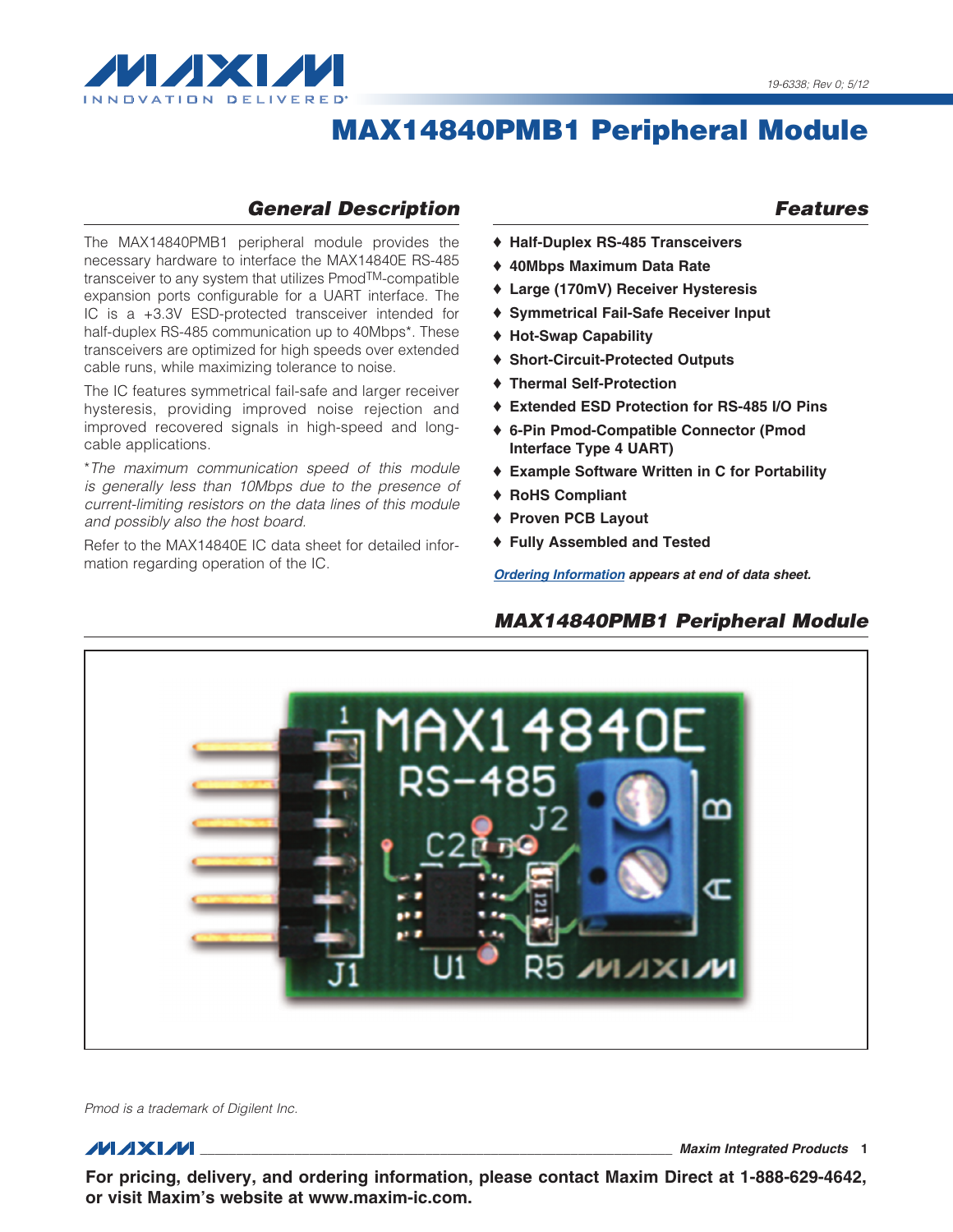|  | <b>Component List</b> |  |
|--|-----------------------|--|
|--|-----------------------|--|

| <b>DESIGNATION</b> | <b>QTY</b> | <b>DESCRIPTION</b>                                                                     |  |
|--------------------|------------|----------------------------------------------------------------------------------------|--|
| C <sub>1</sub>     |            | 1µF ±10%, 10V X7R ceramic<br>capacitor (0603)<br>TDK C1608X7R1A105K                    |  |
| C <sub>2</sub>     |            | $0.1\mu$ F $\pm$ 10%, 16V X7R ceramic<br>capacitor (0603)<br>Murata GRM188R71C104KA01D |  |
| J1                 |            | 6-pin right-angle male header                                                          |  |
| J2                 |            | 2-position terminal block<br>On-Shore Technology<br>ED500/2DS                          |  |

| <b>DESIGNATION</b> | <b>QTY</b> | <b>DESCRIPTION</b>                                                              |
|--------------------|------------|---------------------------------------------------------------------------------|
| JP1                |            | 2-pin straight male header                                                      |
| $R1 - R4$          | 4          | 150 $\Omega$ ±5% resistors (0603)                                               |
| R5                 |            | $120\Omega \pm 5\%$ resistor (1206)                                             |
| $  \;  $           |            | 40Mbps, +3.3V, RS-485 half-<br>duplex transceiver (8 SO)<br>Maxim MAX14840EASA+ |
|                    |            | Shorting jumper                                                                 |
|                    |            | PCB: EPCB14840EPM1                                                              |

## *Component Suppliers*

| <b>SUPPLIER</b>                        | <b>PHONE</b> | <b>WEBSITE</b>              |
|----------------------------------------|--------------|-----------------------------|
| Murata Electronics North America, Inc. | 770-436-1300 | www.murata-northamerica.com |
| On-Shore Technology, Inc.              | 480-921-3000 | www.on-shore.com            |
| TDK Corp.                              | 847-803-6100 | www.component.tdk.com       |

*Note: Indicate that you are using the MAX14840PMB1 when contacting these component suppliers.*

## *Detailed Description*

#### *UART Interface*

The MAX14840PMB1 peripheral module can interface to the host by plugging directly into a Pmod-compatible port (configured for UART ) through connector J1.

Connector J1 provides connection of the module to the Pmod host through an interface **similar** to the Pmod UART Type 4 standard recommended by Digilent. The transmit driver and receive pin assignment are the same as the standard. However, the CTS and RTS signals are replaced by half-duplex driver- and receiver-enable signals. See Table 1.

Connector J2 provides the RS-485 positive and negative signal pair. See Table 2.

### Table 1. Connector J1 (UART Communication)

| <b>PIN</b>     | <b>SIGNAL</b> | <b>DESCRIPTION</b>                                                                                                      |
|----------------|---------------|-------------------------------------------------------------------------------------------------------------------------|
| 1              | RE            | Receiver-enable input. This active-low<br>pin enables the half-duplex receiver.                                         |
| $\overline{c}$ | DΙ            | Driver input. This pin carries the transmit<br>data from the Pmod system's UART<br>transmitter to a connected receiver. |
| 3              | RΟ            | Receiver output. This pin carries the<br>half-duplex receive data to the Pmod<br>system's UART receiver.                |
| 4              | DF            | Driver-output-enable input. This active-<br>high pin enables the half-duplex<br>transmitter.                            |
| 5              | <b>GND</b>    | Ground                                                                                                                  |
| 6              | VCC           | Power supply                                                                                                            |

#### Table 2. Connector J2

| <b>PIN</b> | <b>SIGNAL</b> | <b>DESCRIPTION</b>                   |
|------------|---------------|--------------------------------------|
|            |               | RS485-A   Noninverting RS-485 signal |
|            |               | RS485-B   Inverting RS-485 signal    |

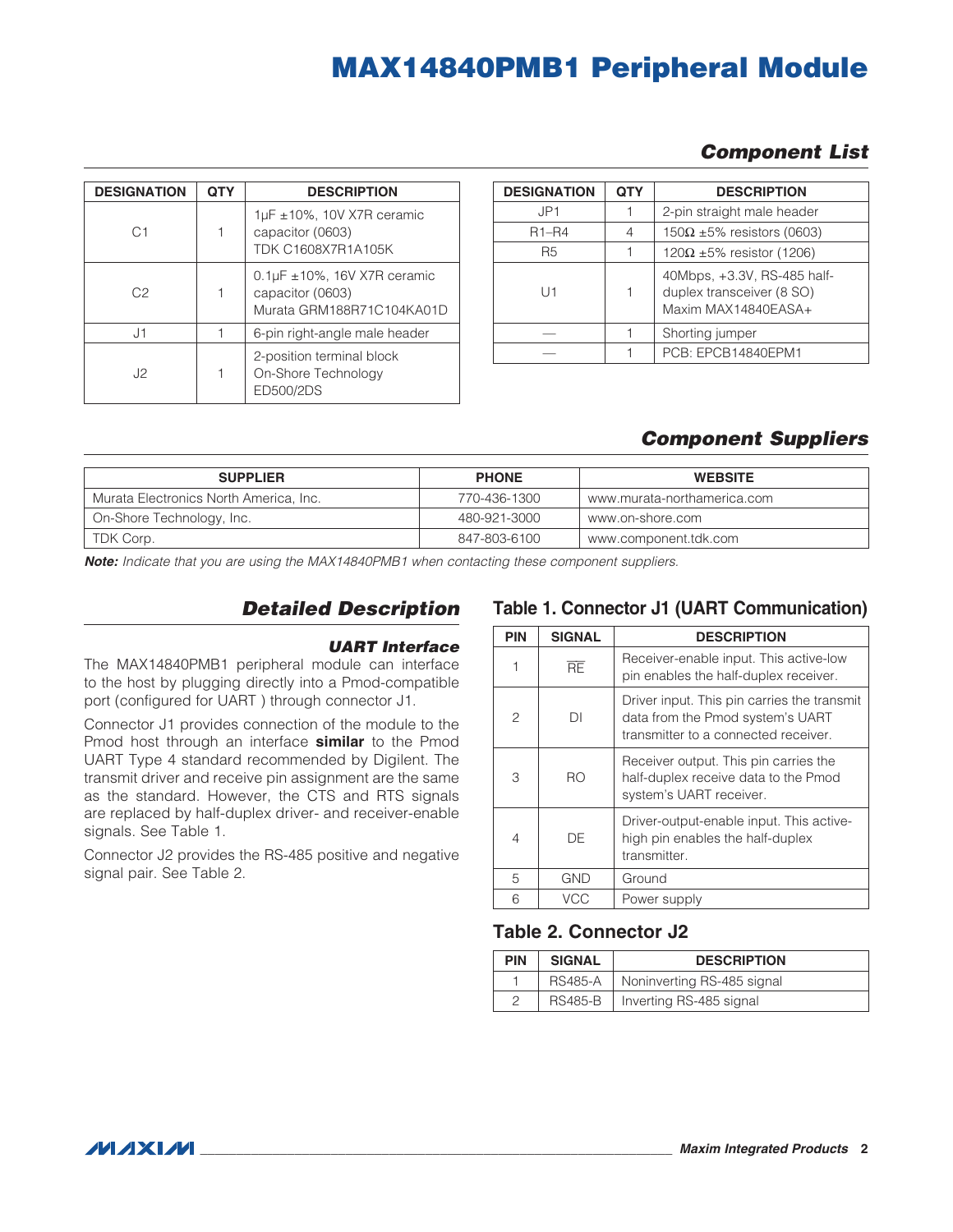#### *Connector JP1 (Termination Select)*

This jumper port optionally inserts a  $120\Omega$  termination resistor across the transmit-positive and negative nets. The JP1 jumper should be installed at the endpoints of the RS-485 network, and not at the midpoints.

#### *Software and FPGA Code*

Example software and drivers are available that execute directly without modification on several FPGA development boards that support an integrated or synthesized microprocessor. These boards include the Digilent Nexys 3, Avnet LX9, and Avnet ZEDBoard, although other platforms can be added over time. Maxim provides complete Xilinx ISE projects containing HDL, Platform Studio, and SDK projects. In addition, a synthesized bit stream, ready for FPGA download, is provided for the demonstration application.

The software project (for the SDK) contains several source files intended to accelerate customer evaluation and design. These include a base application (maximModules.c) that demonstrates module functionality, and which uses an API interface (maximDeviceSpecific Utilities.c) to set and access Maxim device functions within a specific module.

The source code is written in standard ANSI C format, and all API documentation including theory/operation, register description, and function prototypes are documented in the API interface file (maximDeviceSpecificUtilities.h & .c).

The complete software kit is available for download at www.maxim-ic.com. Quick start instructions are also available as a separate document.



*Figure 1. MAX14840PMB1 Peripheral Module Schematic*



*Figure 2. MAX14840PMB1 Peripheral Module Component Placement Guide—Component Side*

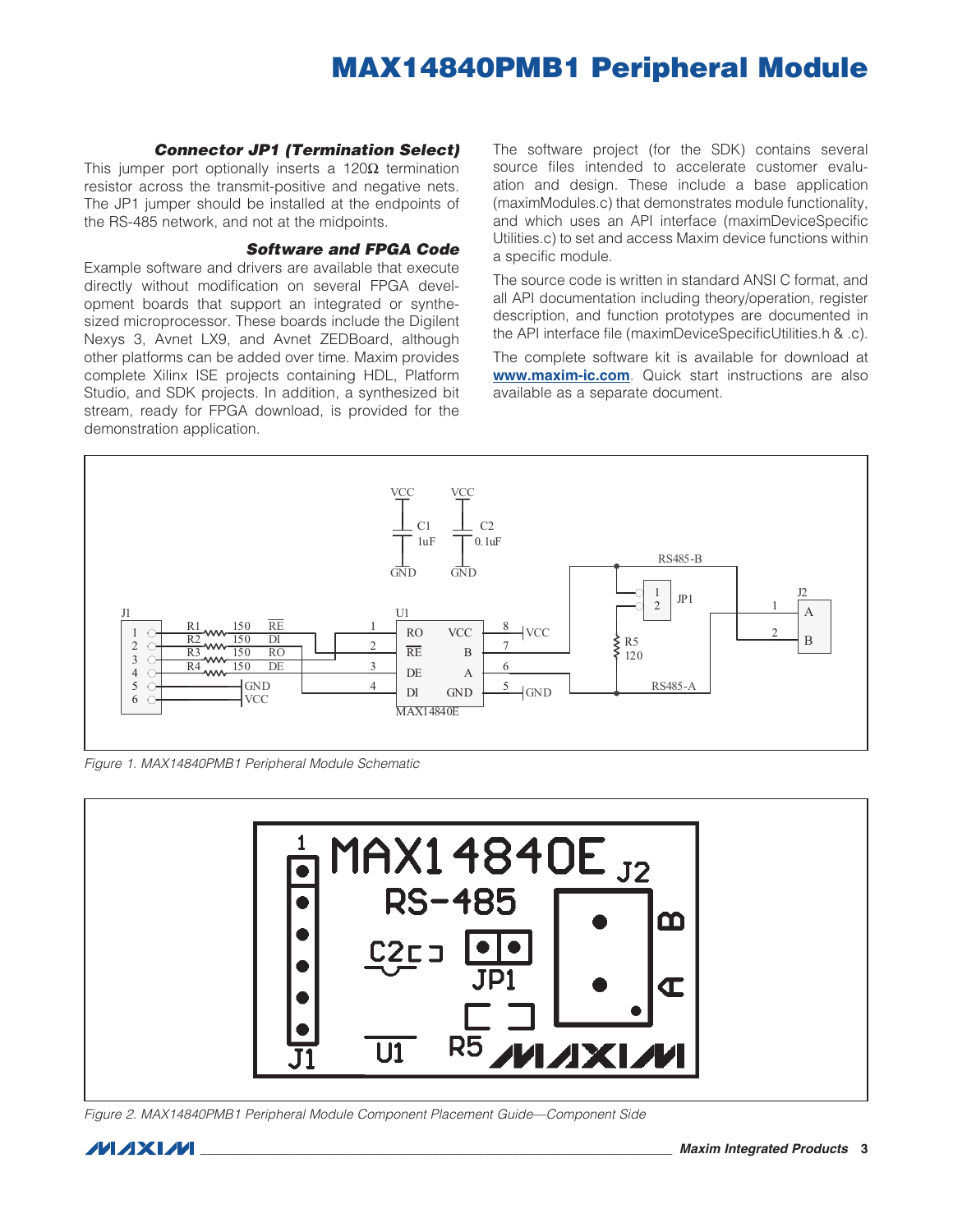

*Figure 3. MAX14840PMB1 Peripheral Module PCB Layout—Component Side*



*Figure 4. MAX14840PMB1 Peripheral Module PCB Layout—Inner Layer 1 (Ground)*



*Figure 5. MAX14840PMB1 Peripheral Module PCB Layout—Inner Layer 2 (Power)*

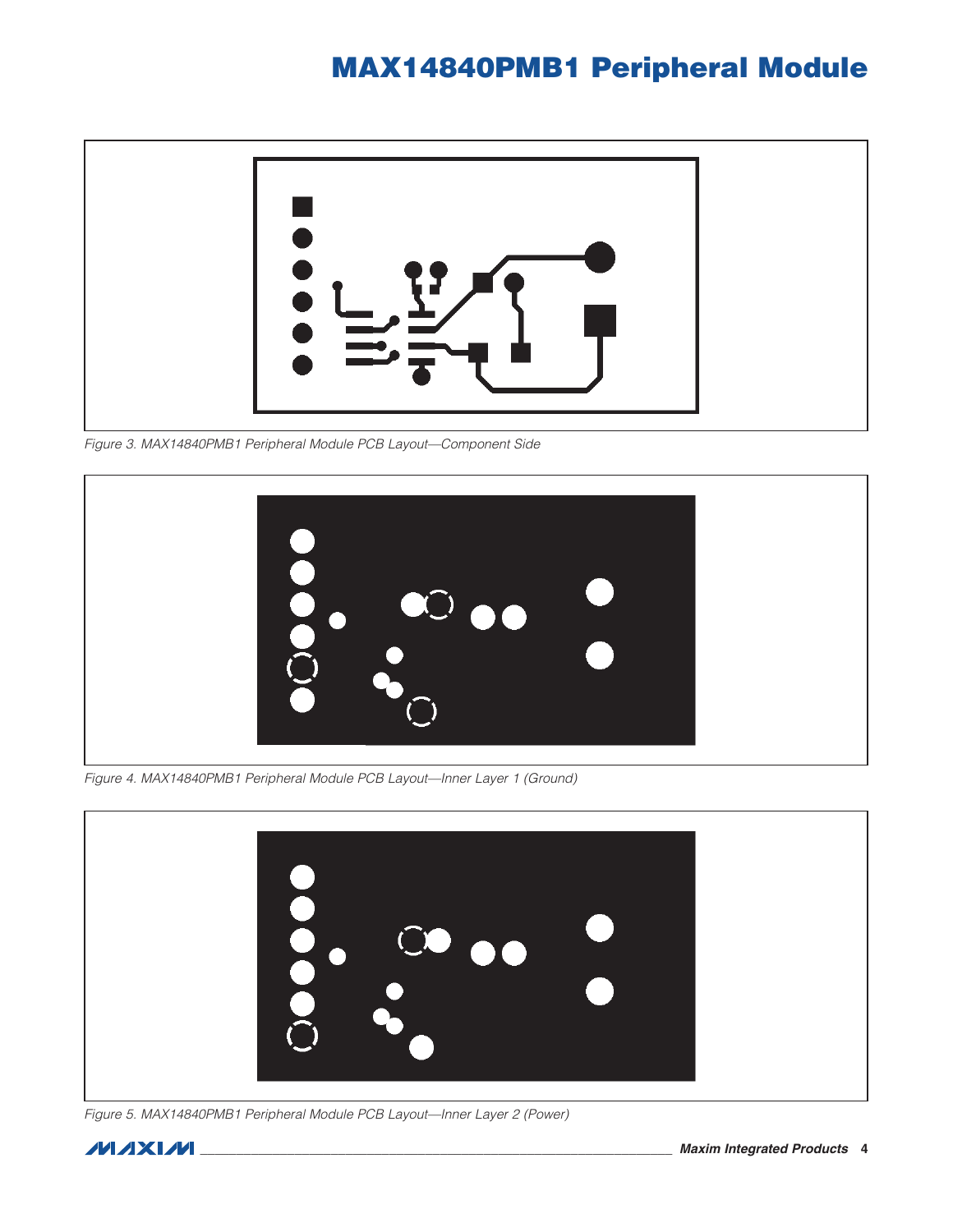

*Figure 6. MAX14840PMB1 Peripheral Module PCB Layout—Solder Side*



*Figure 7. MAX14840PMB1 Peripheral Module Component Placement Guide—Solder Side*

**MAXM**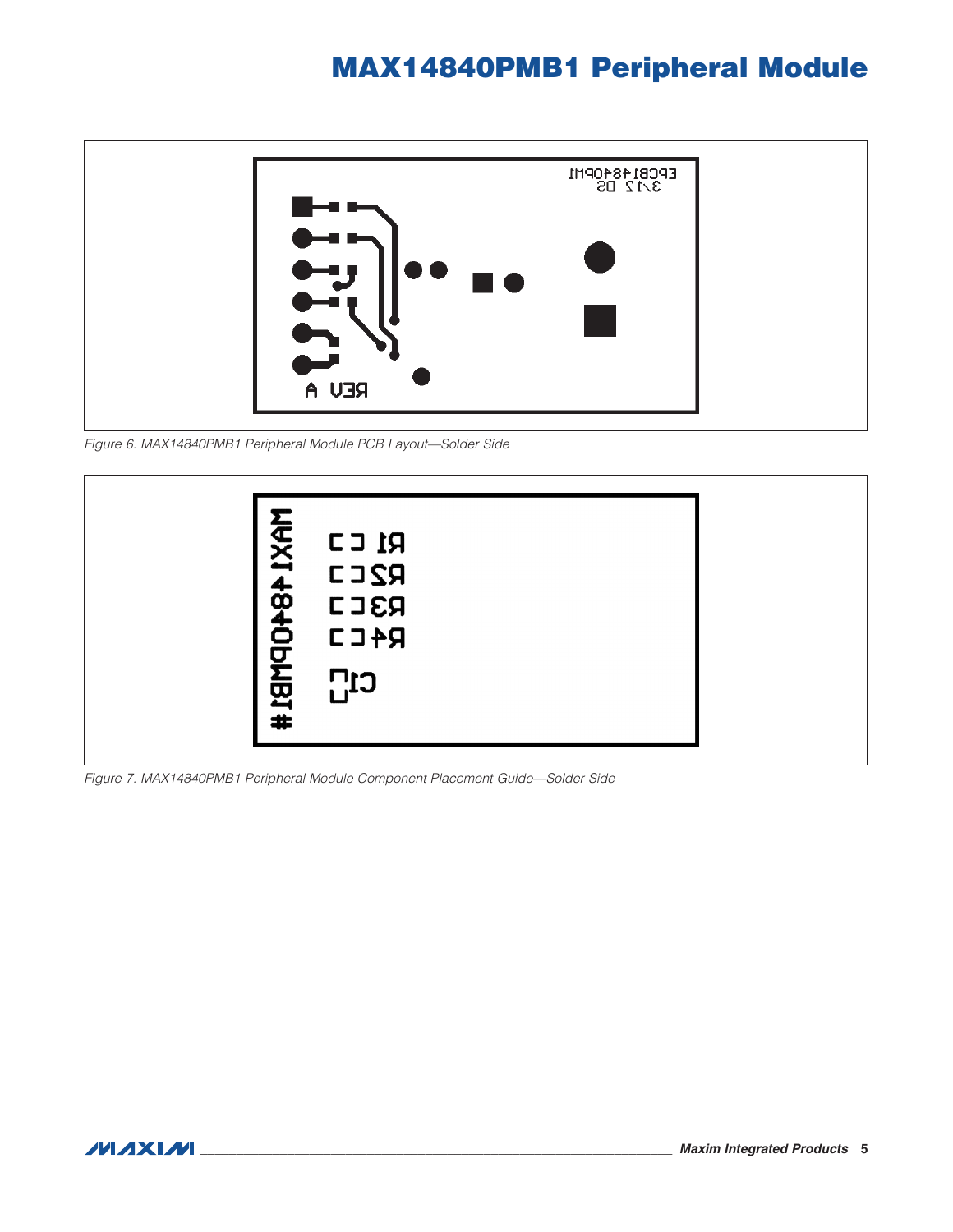# *Ordering Information*

<span id="page-5-0"></span>

| <b>PART</b>   | <b>TYPE</b>       |  |
|---------------|-------------------|--|
| MAX14840PMB1# | Peripheral Module |  |

#*Denotes RoHS compliant.*